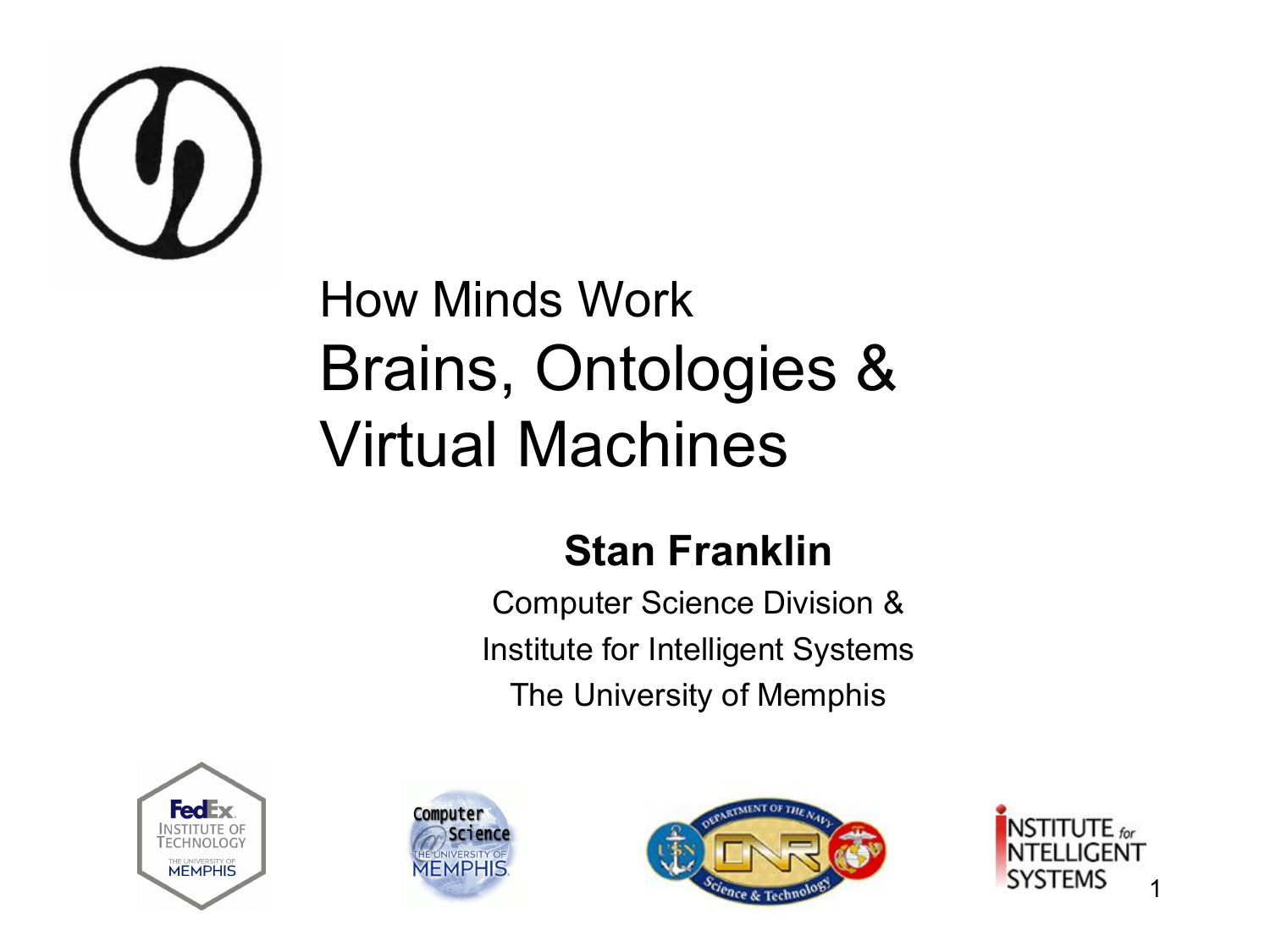#### Question: How do minds work? What would an answer be like?

### That depends on the level of granularity.

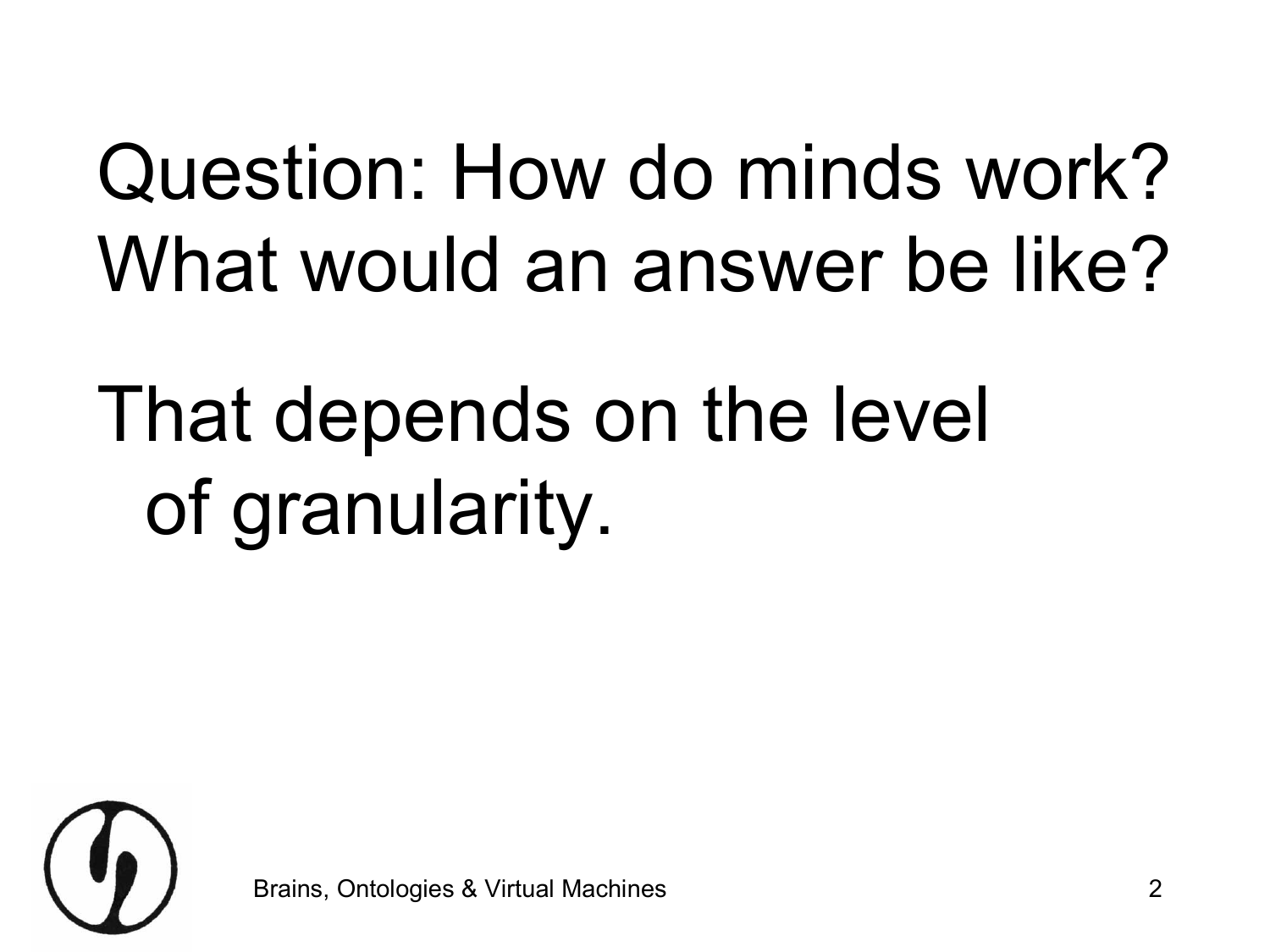#### Granularity in Science

| <b>Field</b>        | Subfield               | <b>Example Entities</b>                |
|---------------------|------------------------|----------------------------------------|
| Neuroscience        | Neuroanatomy           | Hippocampus, amygdale, neocortex       |
| <b>Neuroscience</b> | <b>Neural tissue</b>   | Neuropil, cortex, layer, cluster       |
| Neuroscience        | <b>Neurons</b>         | Cell body, dendrites, axon, membrane   |
| <b>Biology</b>      | Cell biology           | Membrane, nucleus, mitochondria,       |
|                     |                        | organelle                              |
| Chemistry           | Organic chemistry      | Alcohol, acid, amine, phosphate, amino |
|                     |                        | acid                                   |
| Chemistry           |                        | Elements, molecules                    |
| <b>Physics</b>      | <b>Nuclear physics</b> | Atoms, protons, electrons, neutrons    |
| <b>Physics</b>      | Sub-atomic physics     | Quarks, bosons, hadrons, leptrons      |

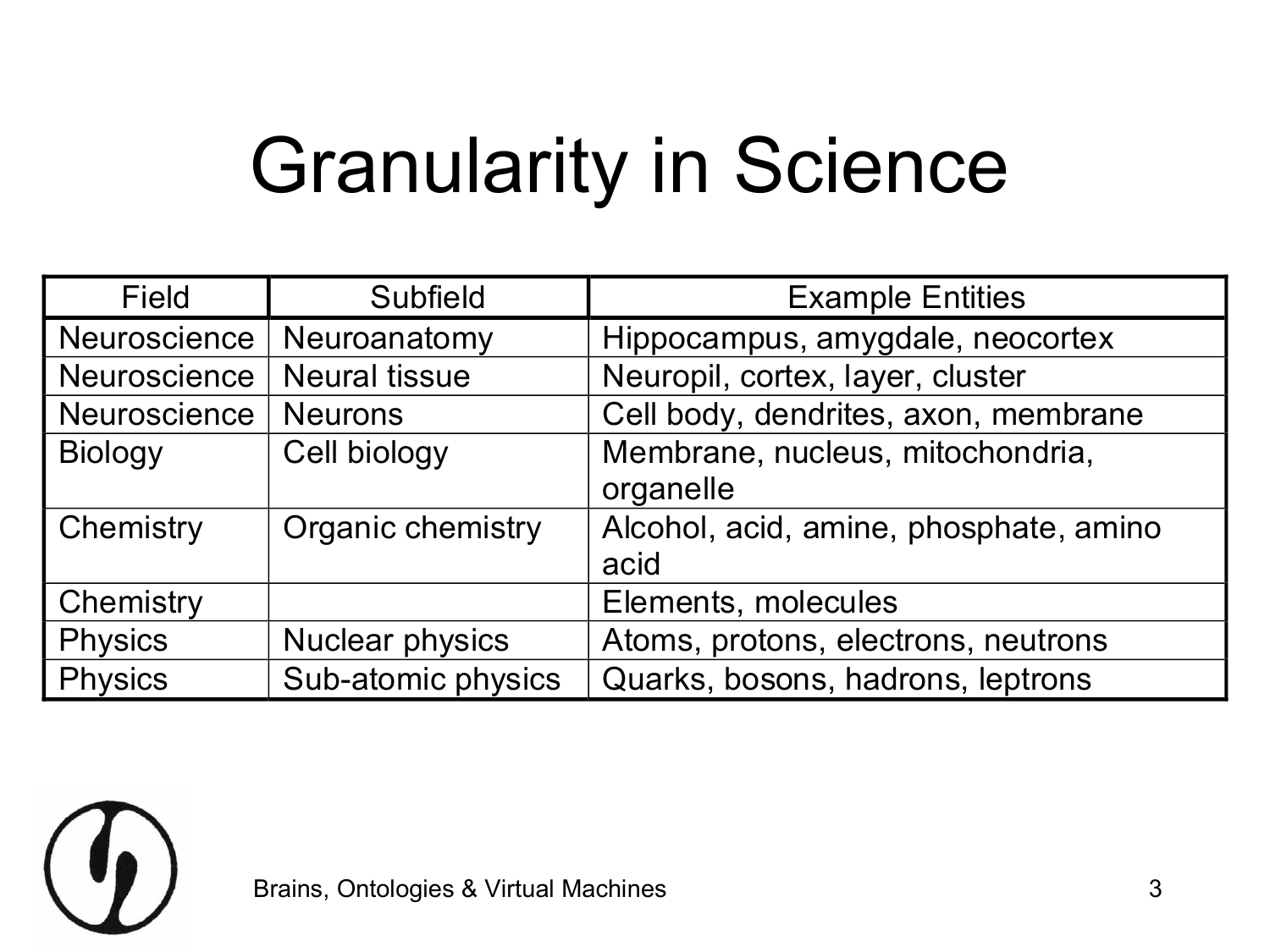#### Levels of Granularity

Each level has its own

- Entities
- Relations
- Processes
- Theories

Each level

- Supports the level above it
- Needs its own theories to explain it
- Theories are in terms of its own ontology

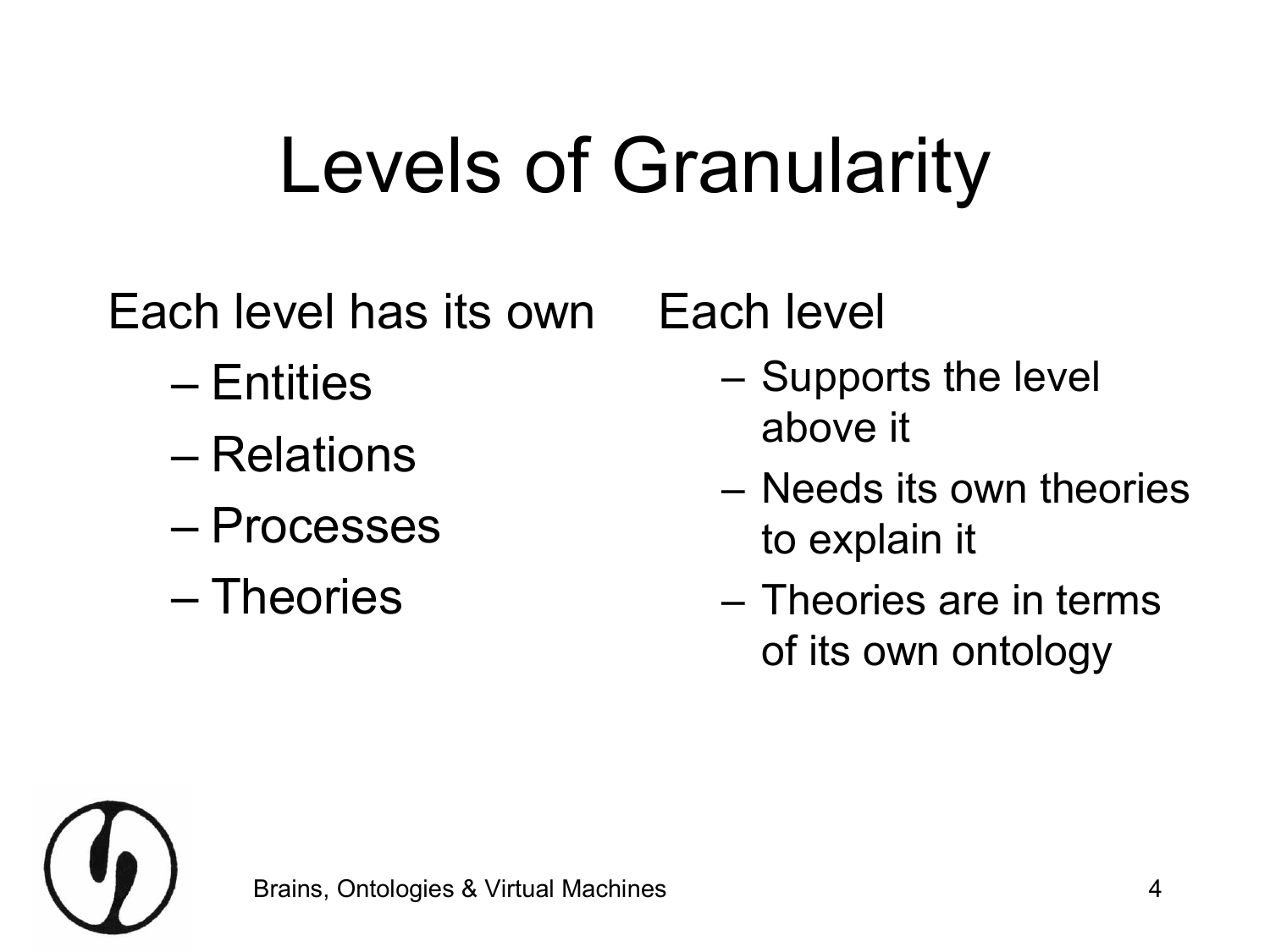## Ontology?

- Philosophy—the study of the nature and relations of being
- Computer Science—a specification of the objects in a system and their relations
- How Minds Work—a particular collection of entities, relations, processes

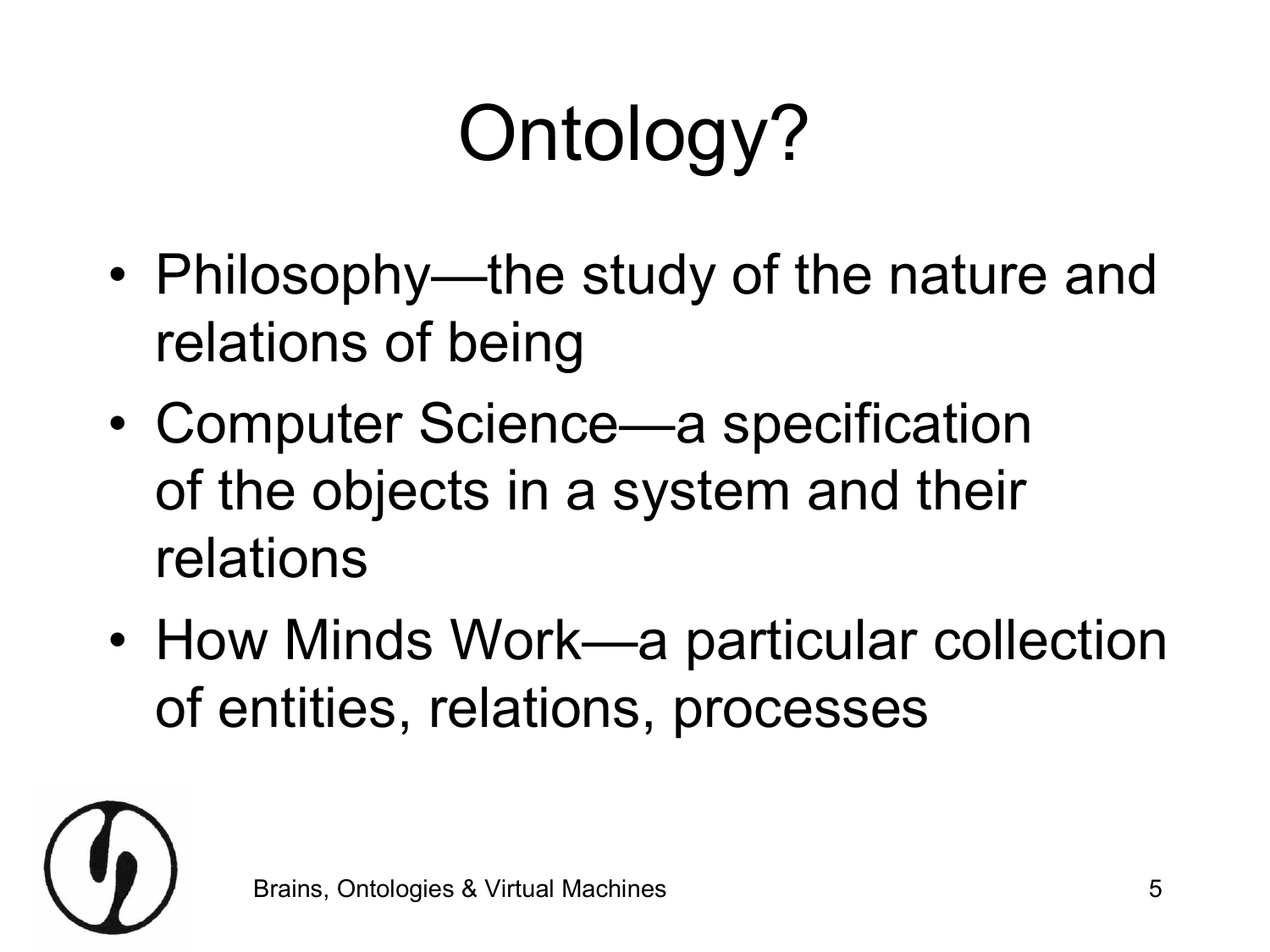#### A Simple Ontology



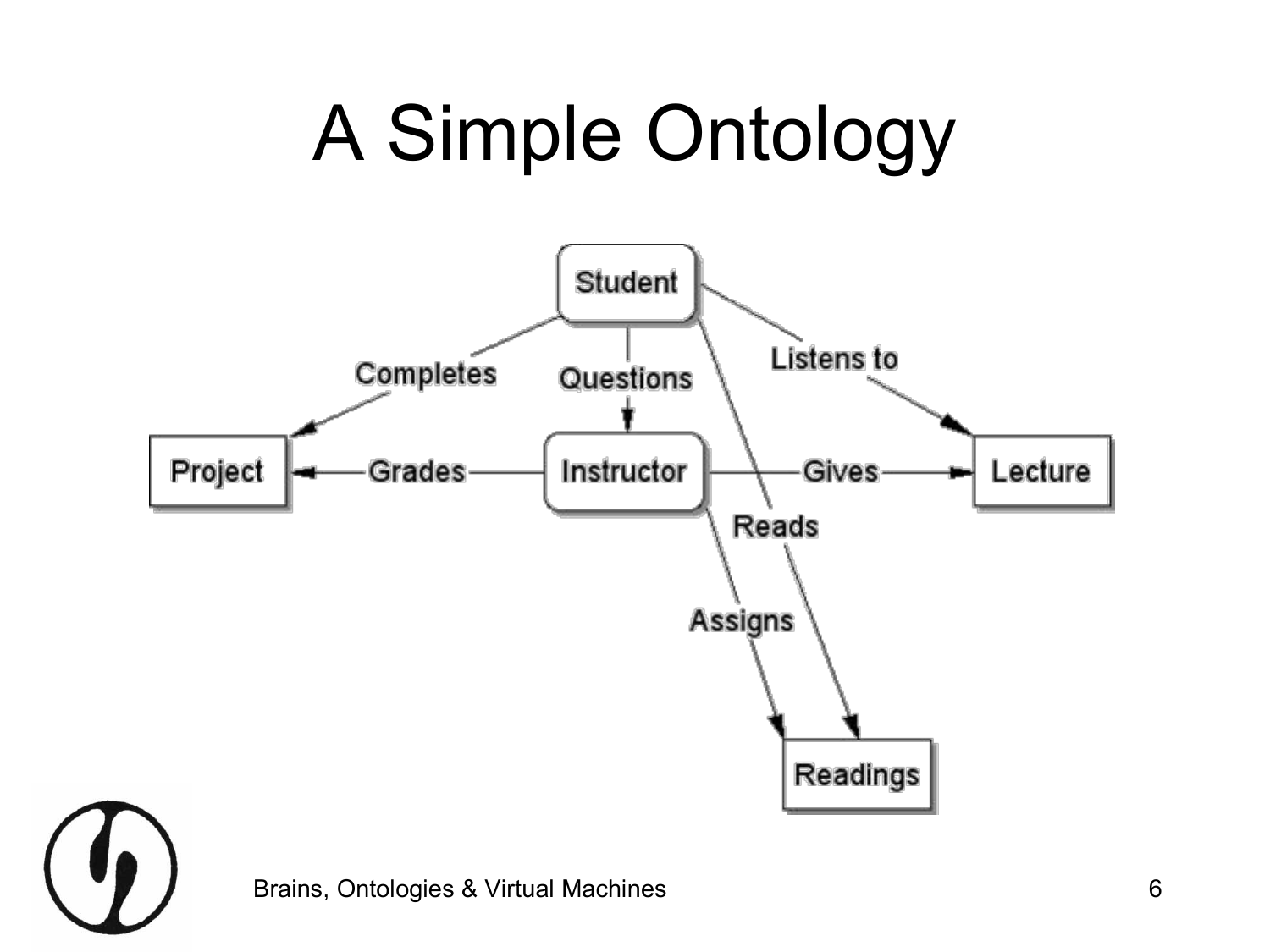# Types of Machines

- Matter manipulating machines *diggers, drills, cranes, cookers, …*
- Energy manipulating machines — *drill, cookers, transformers, steam engines, …*
- Information manipulating machines *thermostats, controllers, most organisms, operating systems, compilers, organizations, governments, …*

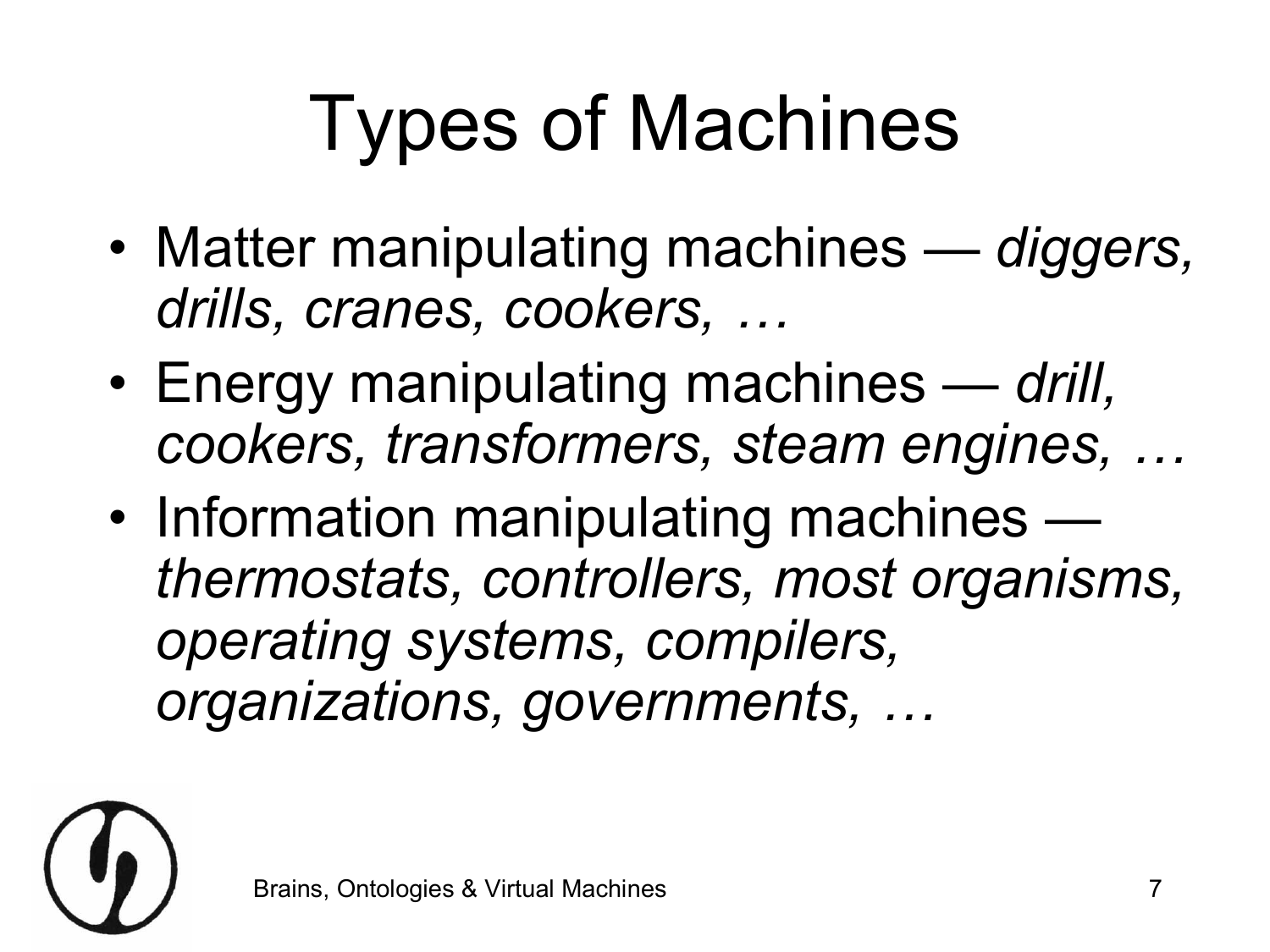#### Computational Virtual **Machines**

| Type                    | <b>Virtual Machine Examples</b>                        |
|-------------------------|--------------------------------------------------------|
| Application program     | Microsoft Word, Internet Explorer, computer games, IDA |
| Developmental           | JDK, JRE, Java Gnome, IntelliJ IDEA, etc.              |
| environment             |                                                        |
| <b>Operating system</b> | Berkeley Unix, Windows XP, Mac OS X, Red Hat Linux     |
| Microcode               | Specific to each machine                               |
| <b>Hardware</b>         | Mainframe, PDP-11, IBM-PC, Mac Powerbook, Dell, etc.   |

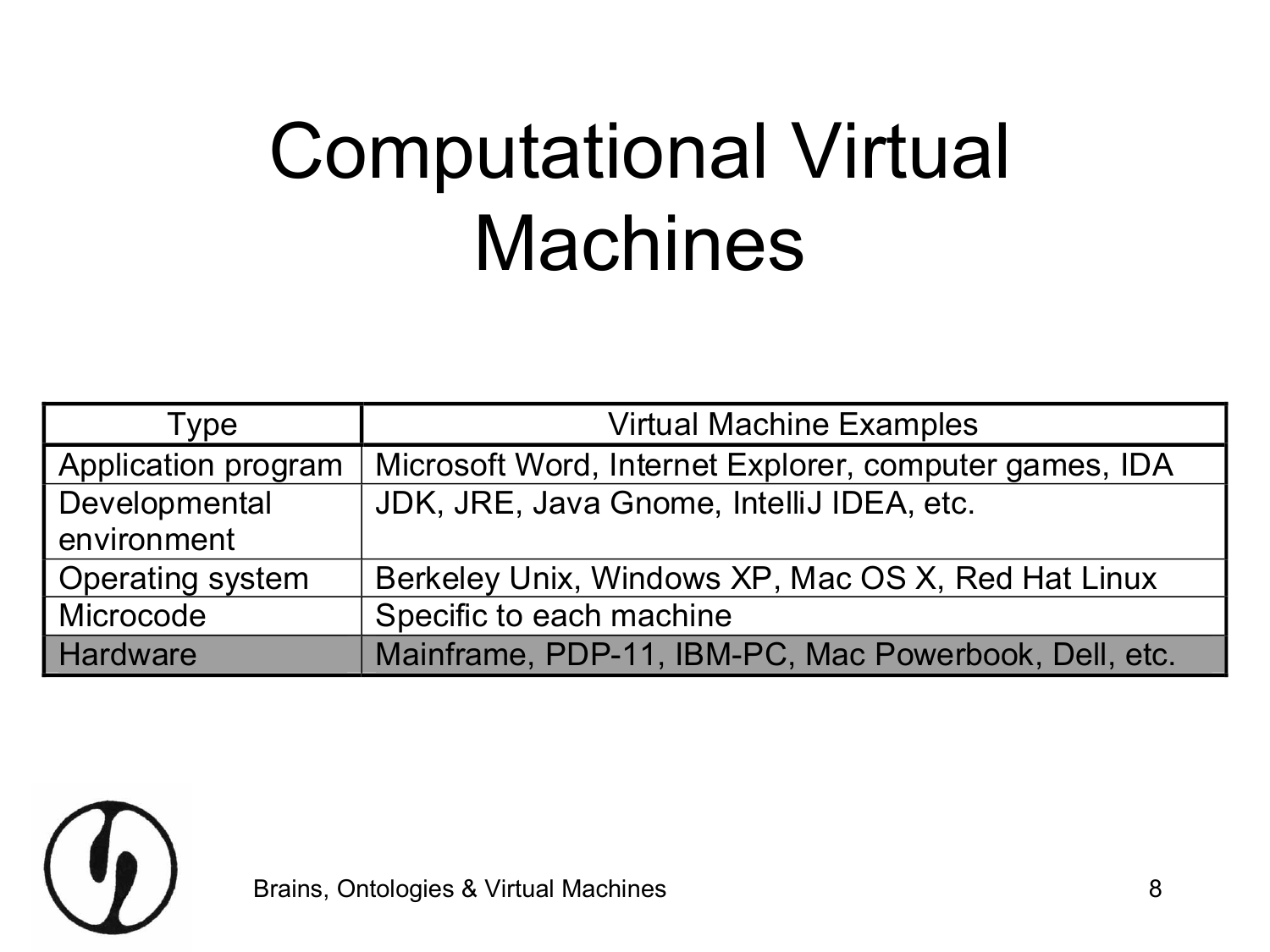#### Virtual Machines

- Can be implemented on
	- Physical machines
	- Other virtual machines
- Composed of abstract entities — *words,*  sentences, numbers, bit-patterns, trees, *procedures, rules, etc.*
- Have causal powers
- Obey internal laws, but not physical laws

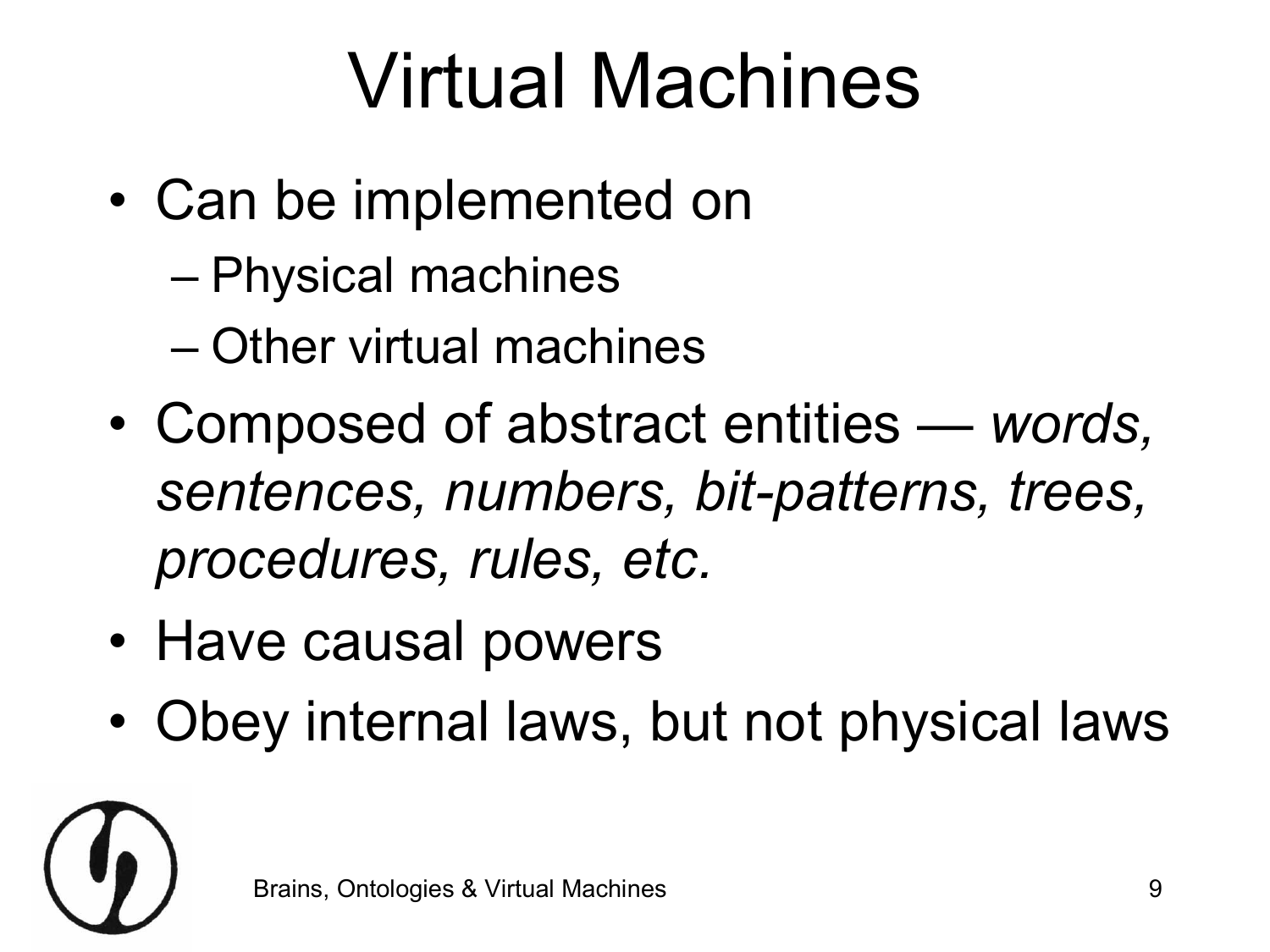## Things vs Agents

- Things (*molecules, rocks, planets, etc*.) react to physical forces acting on them
- Autonomous agents (*animals, mobile robots, software agent, etc*.) initiate (goal constrained) actions
- Autonomous agents have control structures, that is, minds

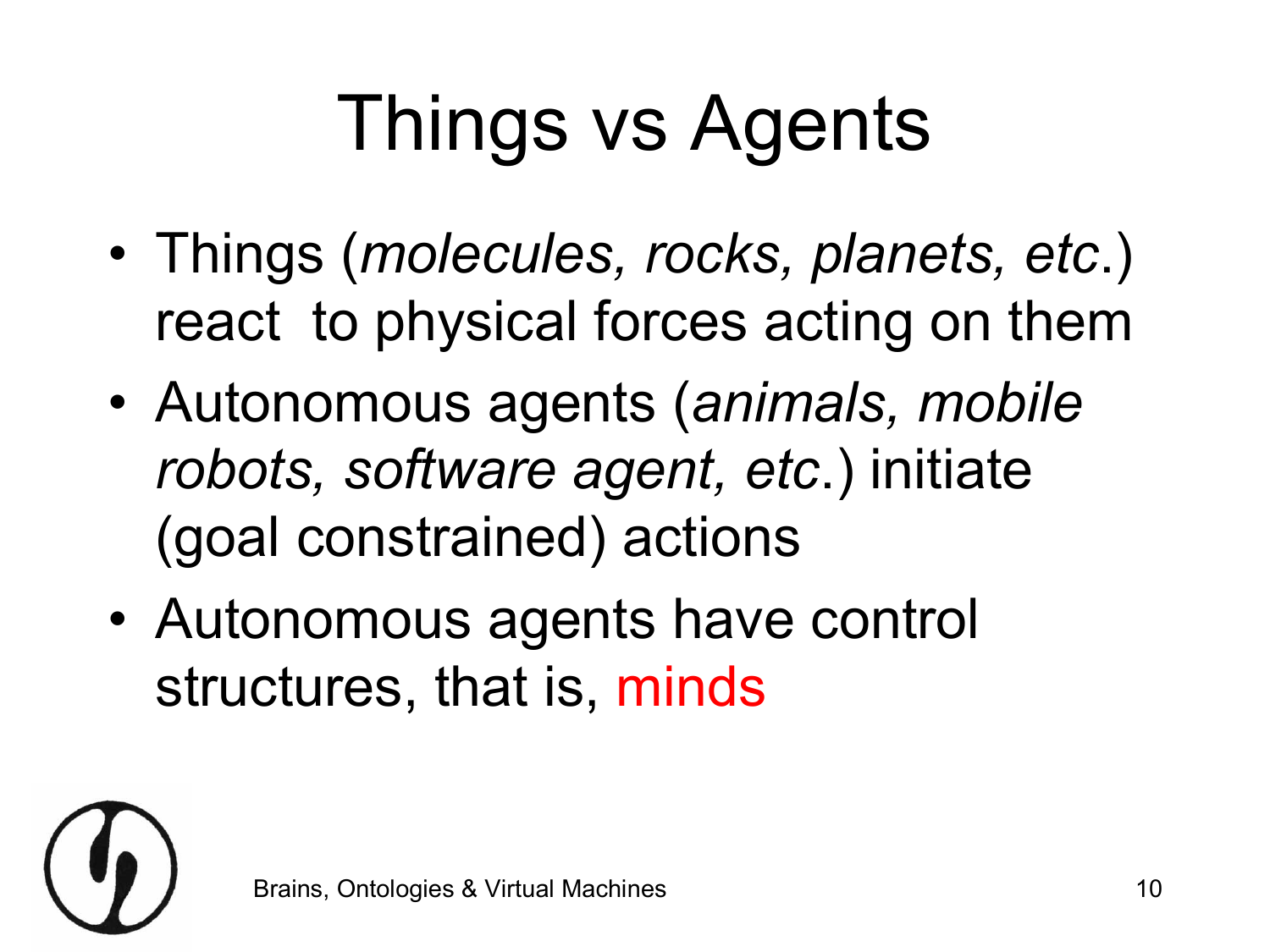#### Mind and Information

- Minds are control systems
- Control systems must *produce, process* and *use* information
- What's out there? (*perception*)
- What do I do about it? (*action selection*)
- How do I do it? (*procedural control*)

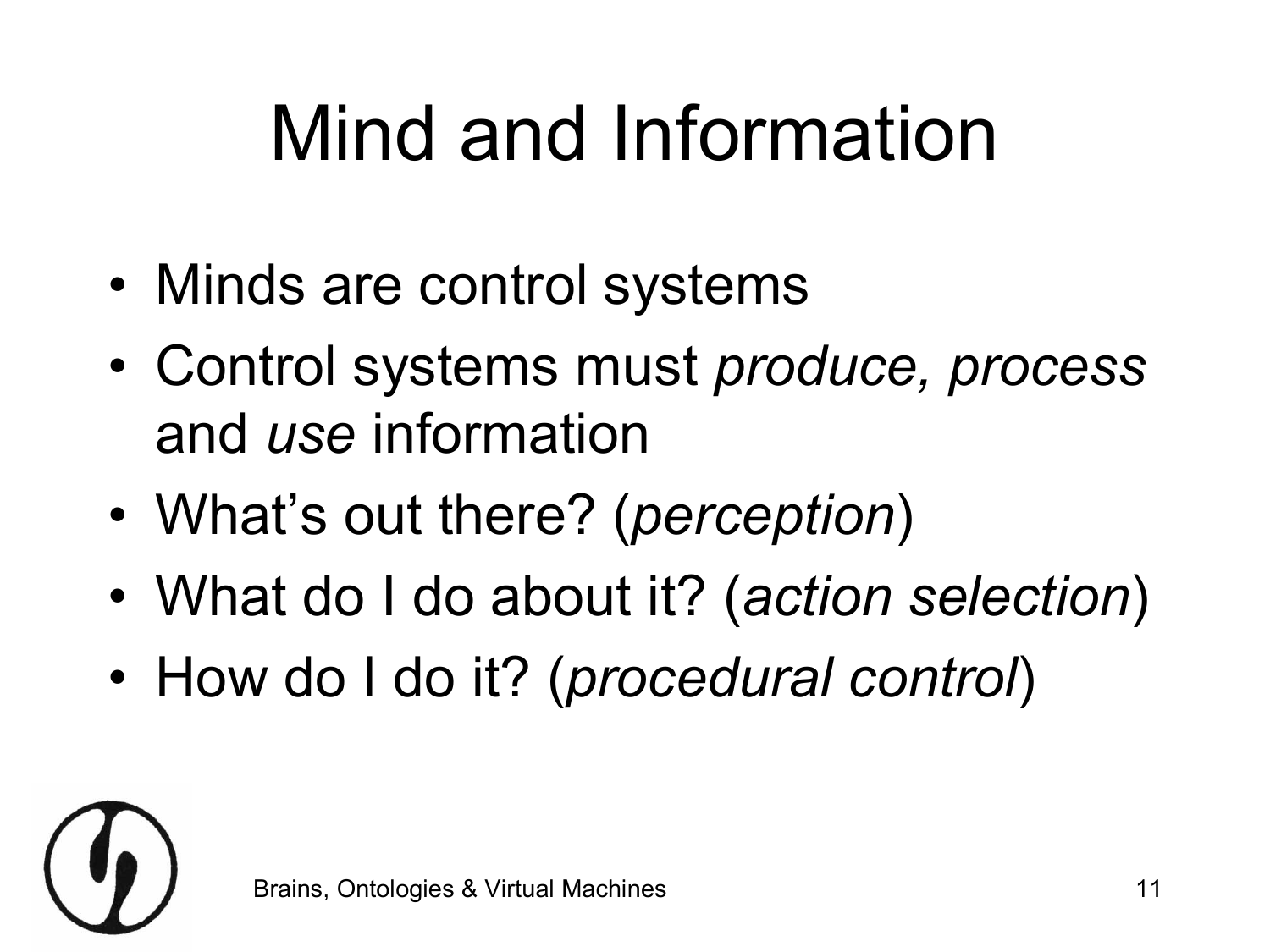#### Minds as Virtual Machines

- Not every mind is a virtual machine *a thermostat's is purely causal*
- The mind of any mobile robot or software agent is a virtual machine implemented on another virtual machine
- The minds of humans or animals are virtual machines implemented on brains

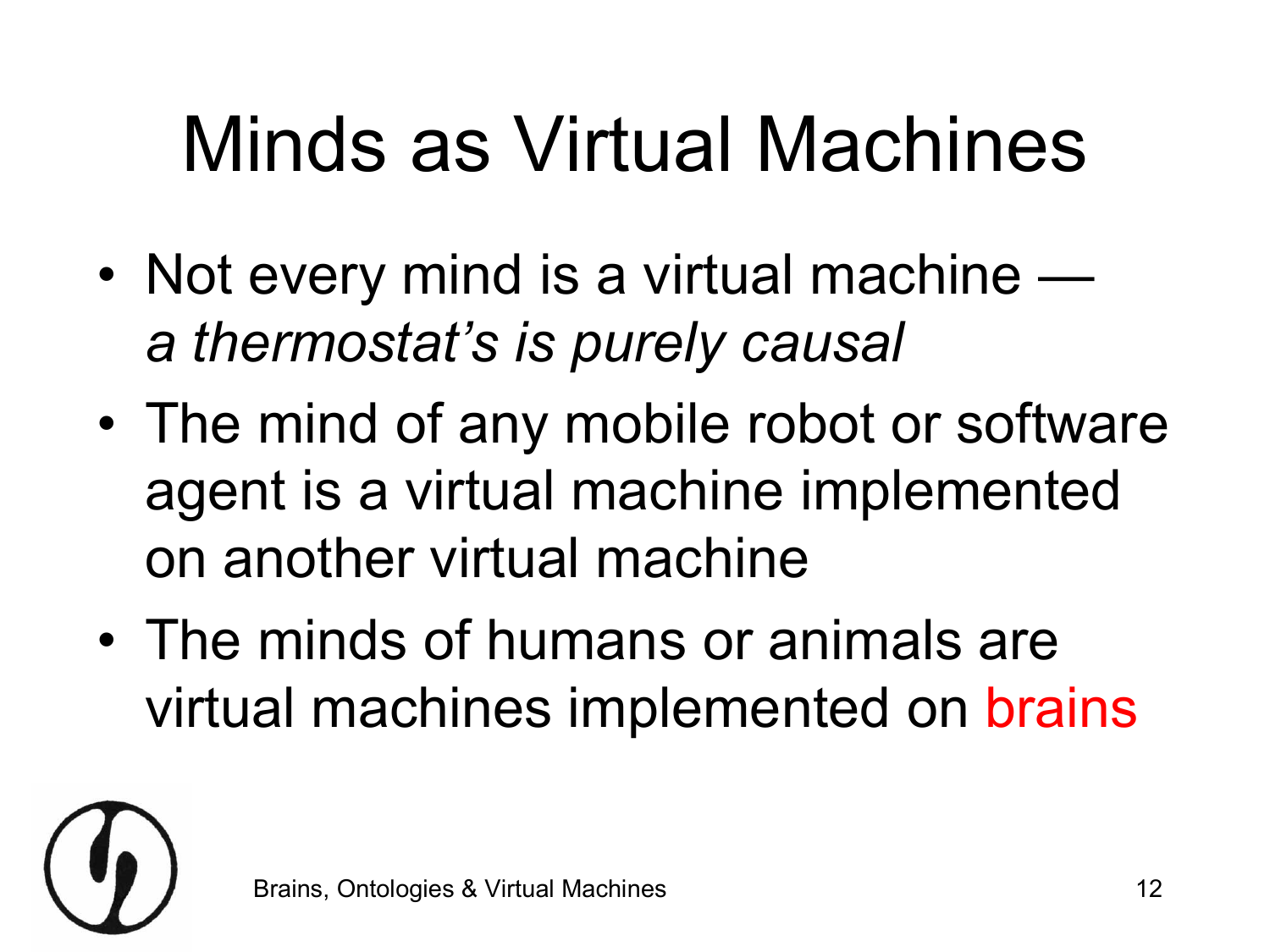#### Virtual Machine on a Brain

- Entities include *qualia, objects, categories, feelings, intentions, internal images, internal speech, etc.*
- Relations include *cause, before, on top of, isa, is not, can drink from, etc.*
- Processes include *perception, memory, action selection, learning, etc.*
- Note the partial ontology just created

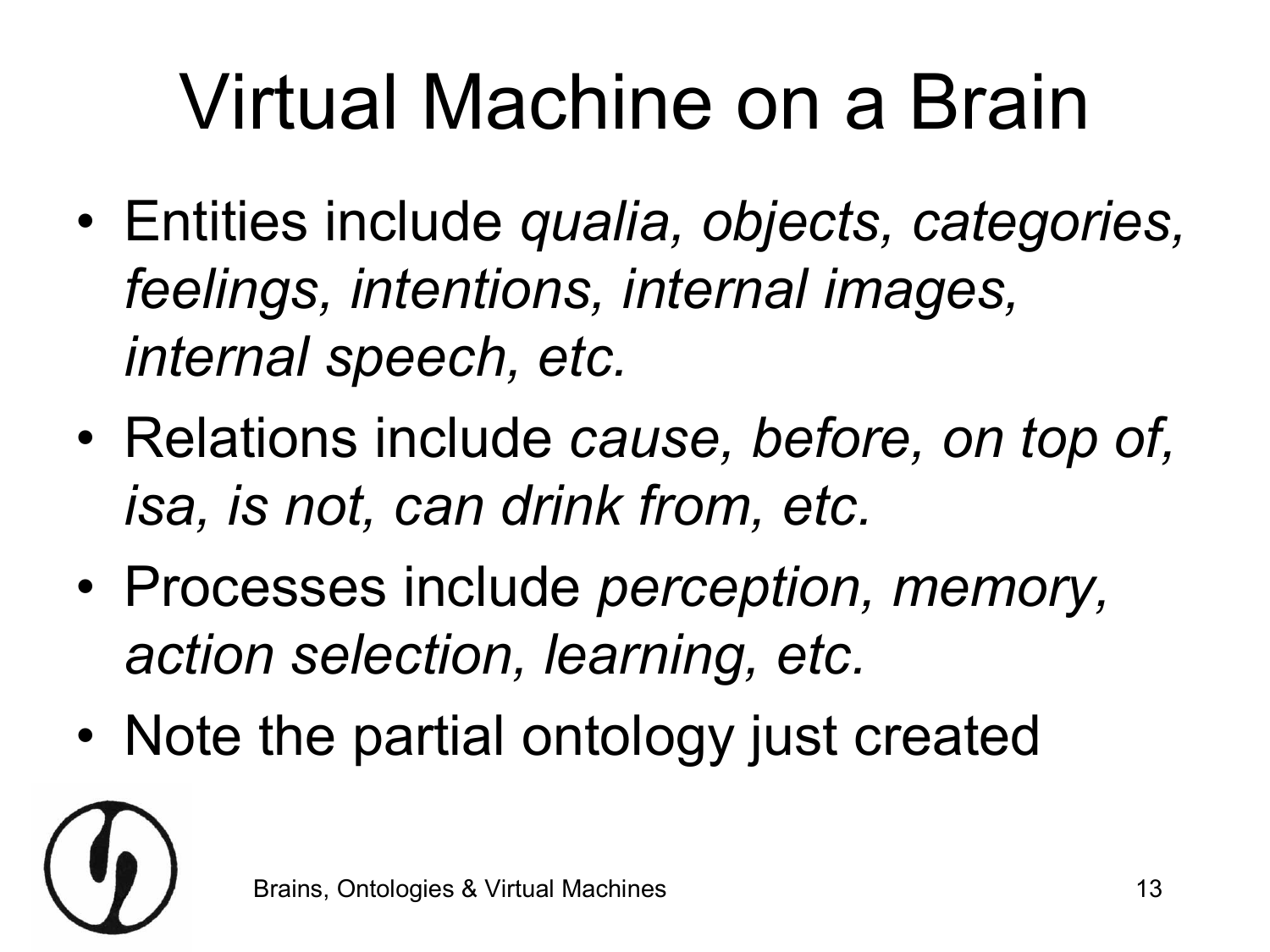#### THE MAJOR STRUCTURES OF THE NEURON

The neuron receives nerve impulses through its dendrites. It then sends the nerve impulses through its axon to the terminal buttons where neurotransmitters are released to stimulate other neurons.

Dendrites (receiving end)



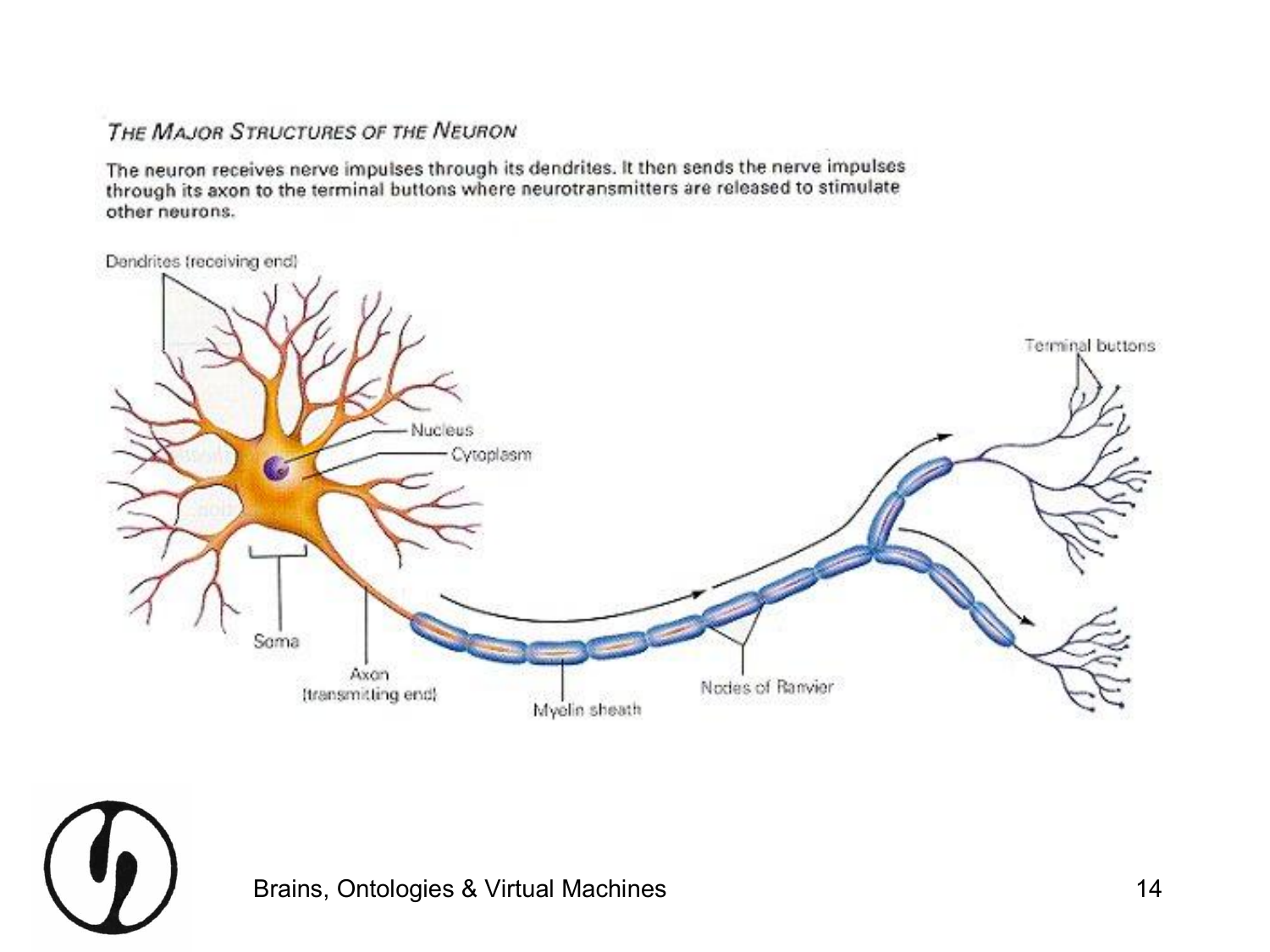#### Synapses

- Pulse chemical wave
- Excitatory or inhibitory
- Neurotransmitter reuptake
- Signal vs modulator
- Learning via strengthening
- Decay with disuse



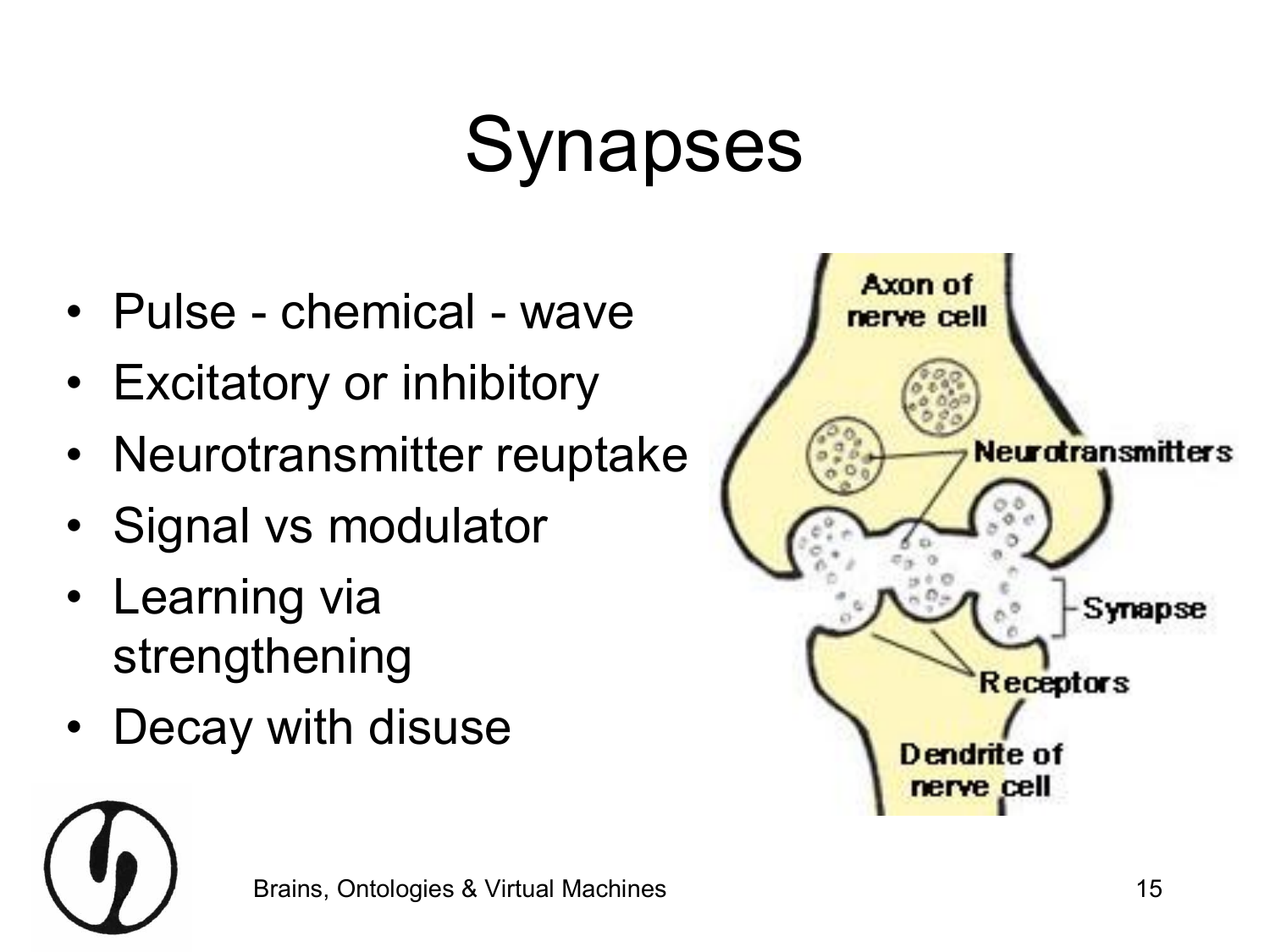#### Neurons in Action

- Neurotransmitters cross synaptic clefs changing the voltage of the neuron
- Internal voltage exceeds threshold
- Triggers pulse down the axon
- Releases neurotransmitter at each synaptic clef

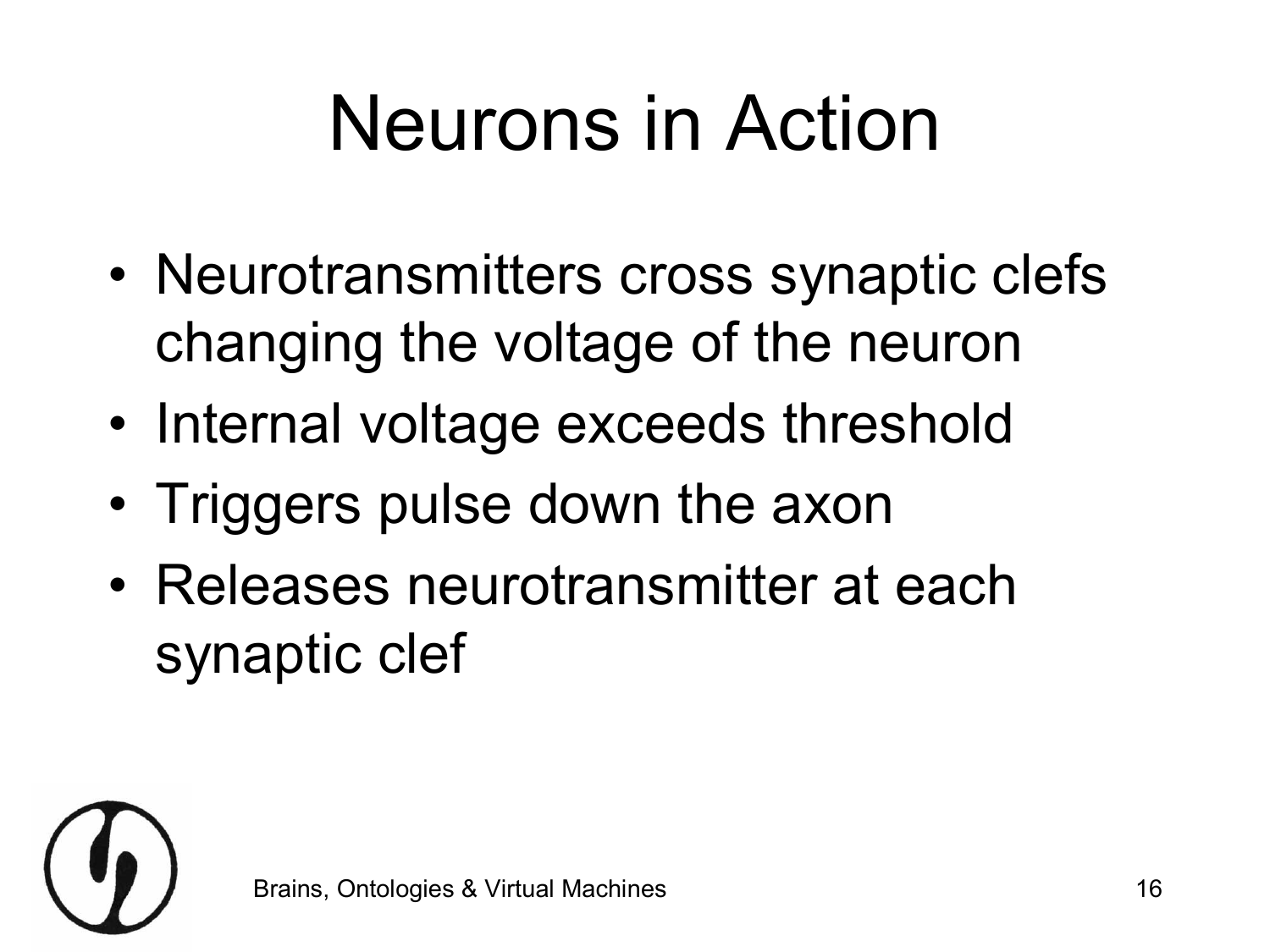#### About Neurons

- Little used neurons tend to die
- Learning by
	- Strengthening synapses
	- Adding new synapses
	- adding new neurons
- Interneurons vs projection neurons

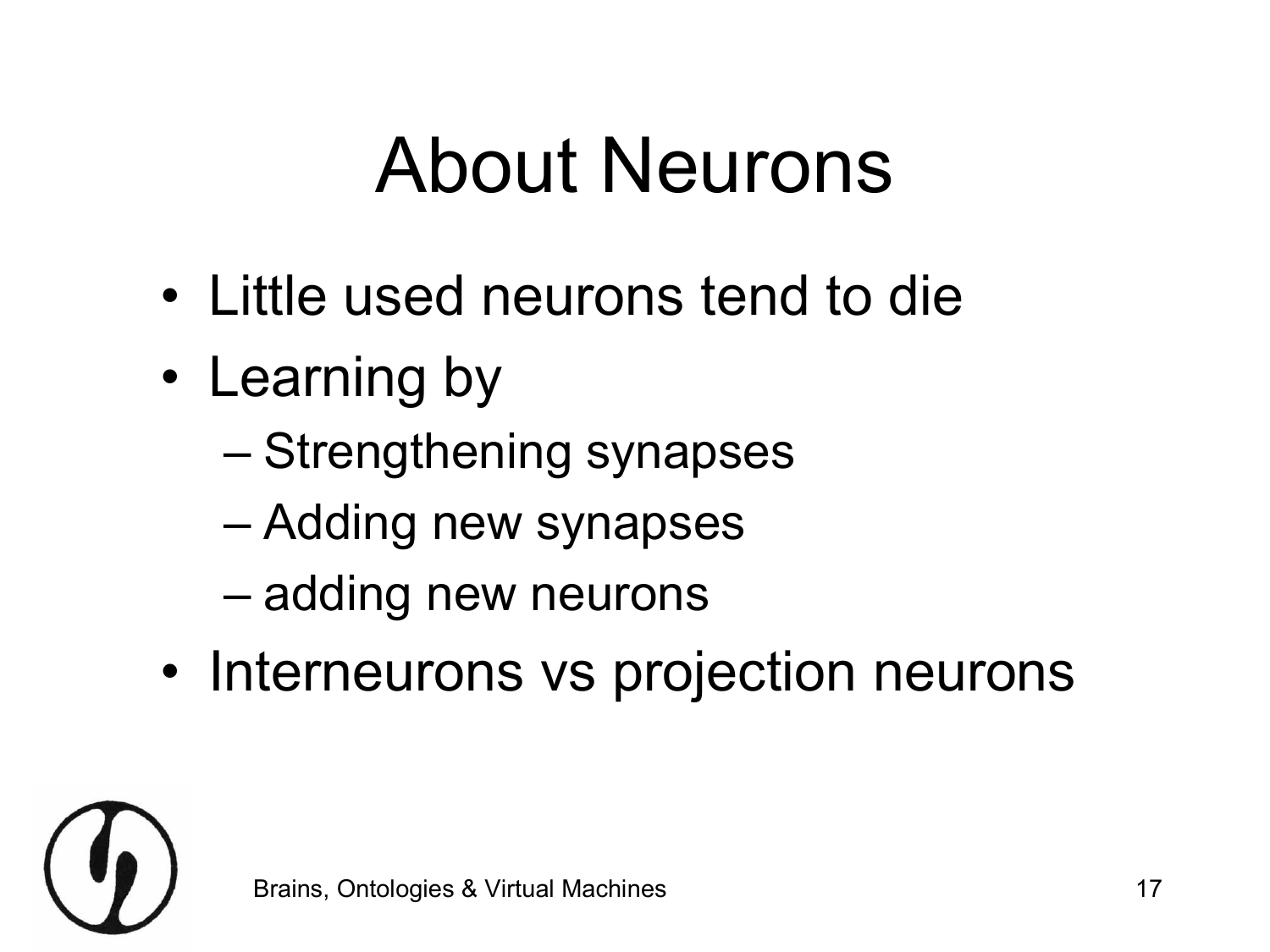#### The Triune Brain

- Reptilian brain *snakes, lizards – hunger, temperature control*
- Limbic system *cats, rats – mood, memory*
- Neocortex *primates – social, planning*





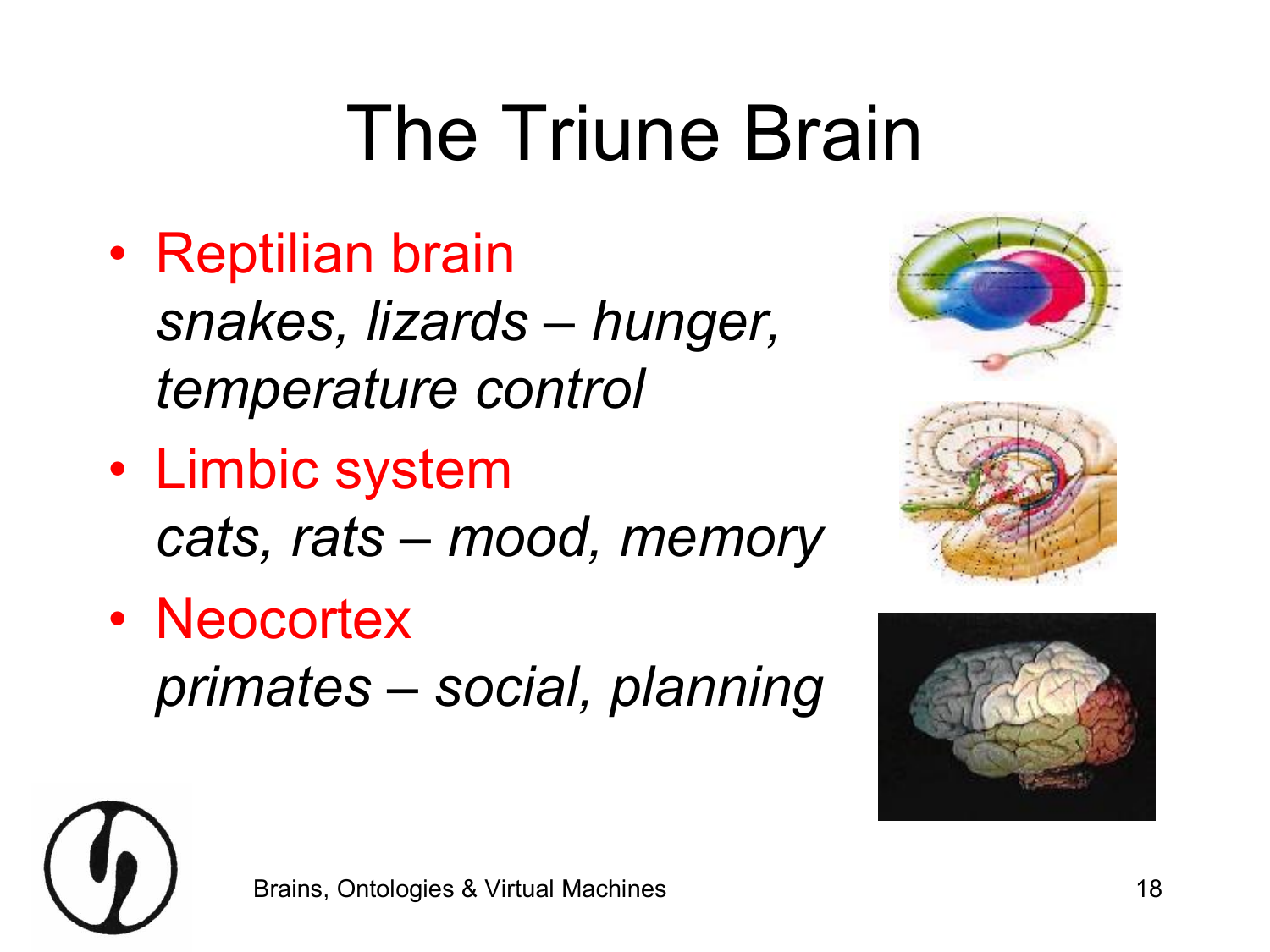#### Lobes of the Human Neo-cortex

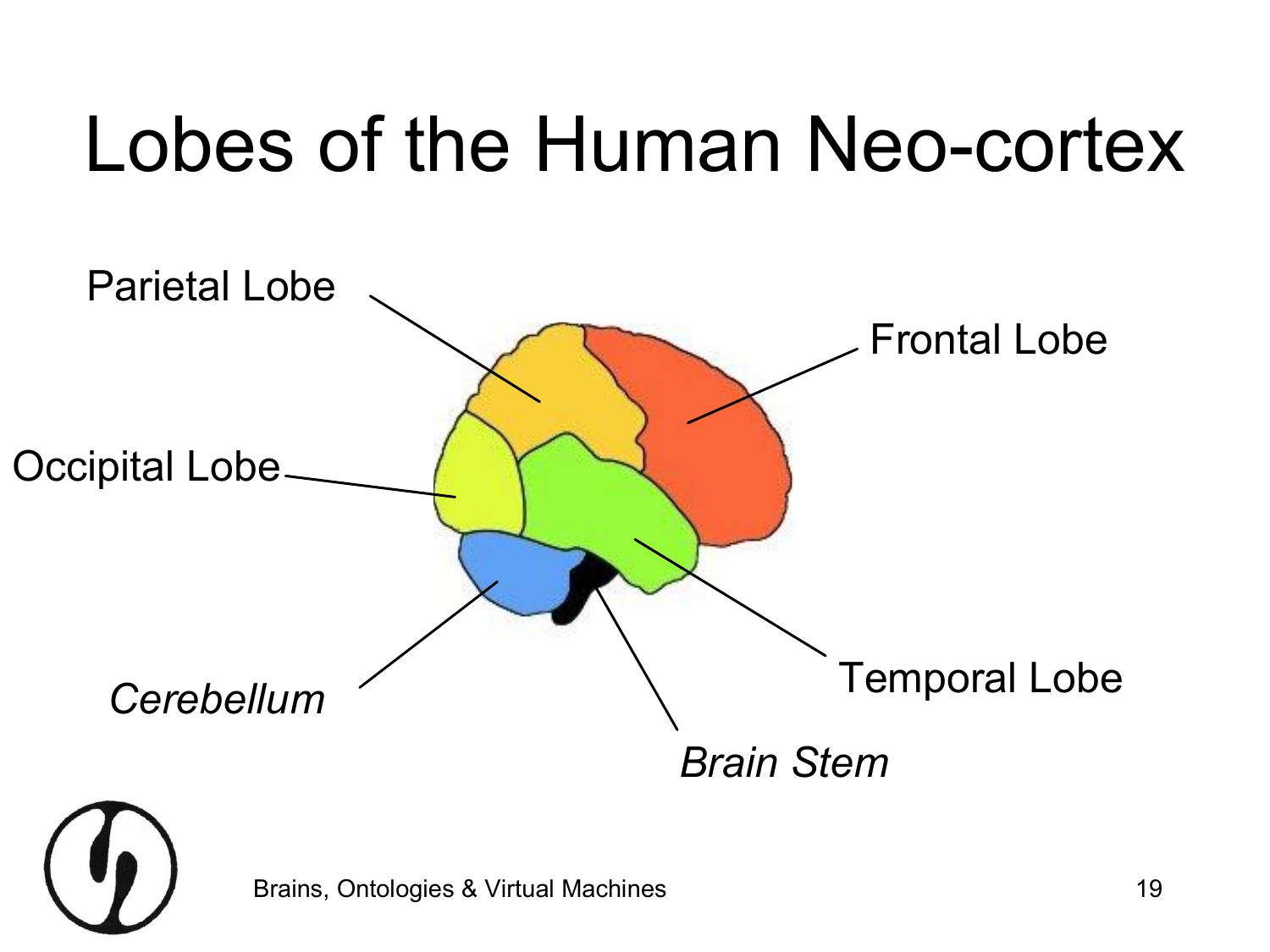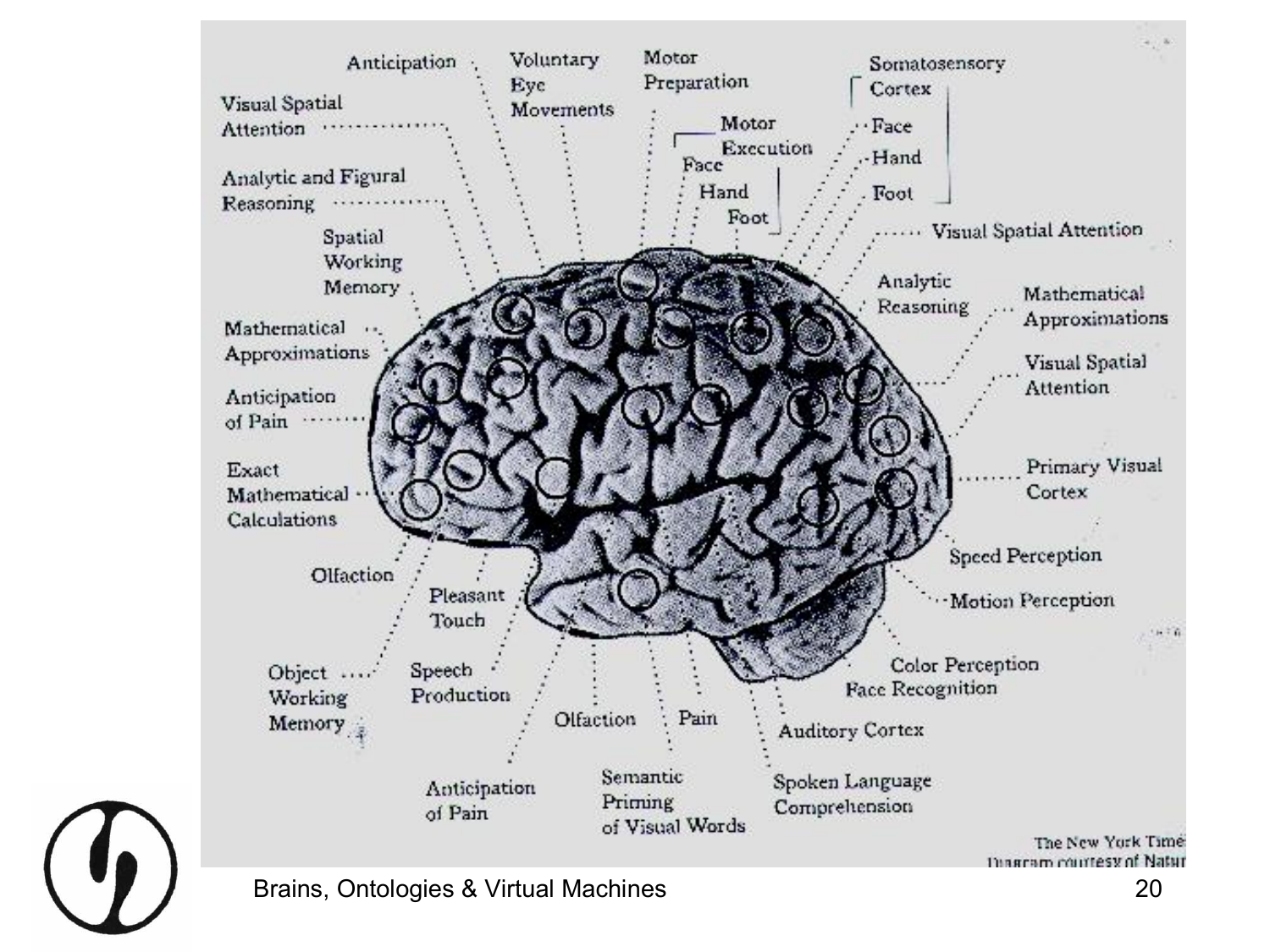► Location of Major Limbic System Structures

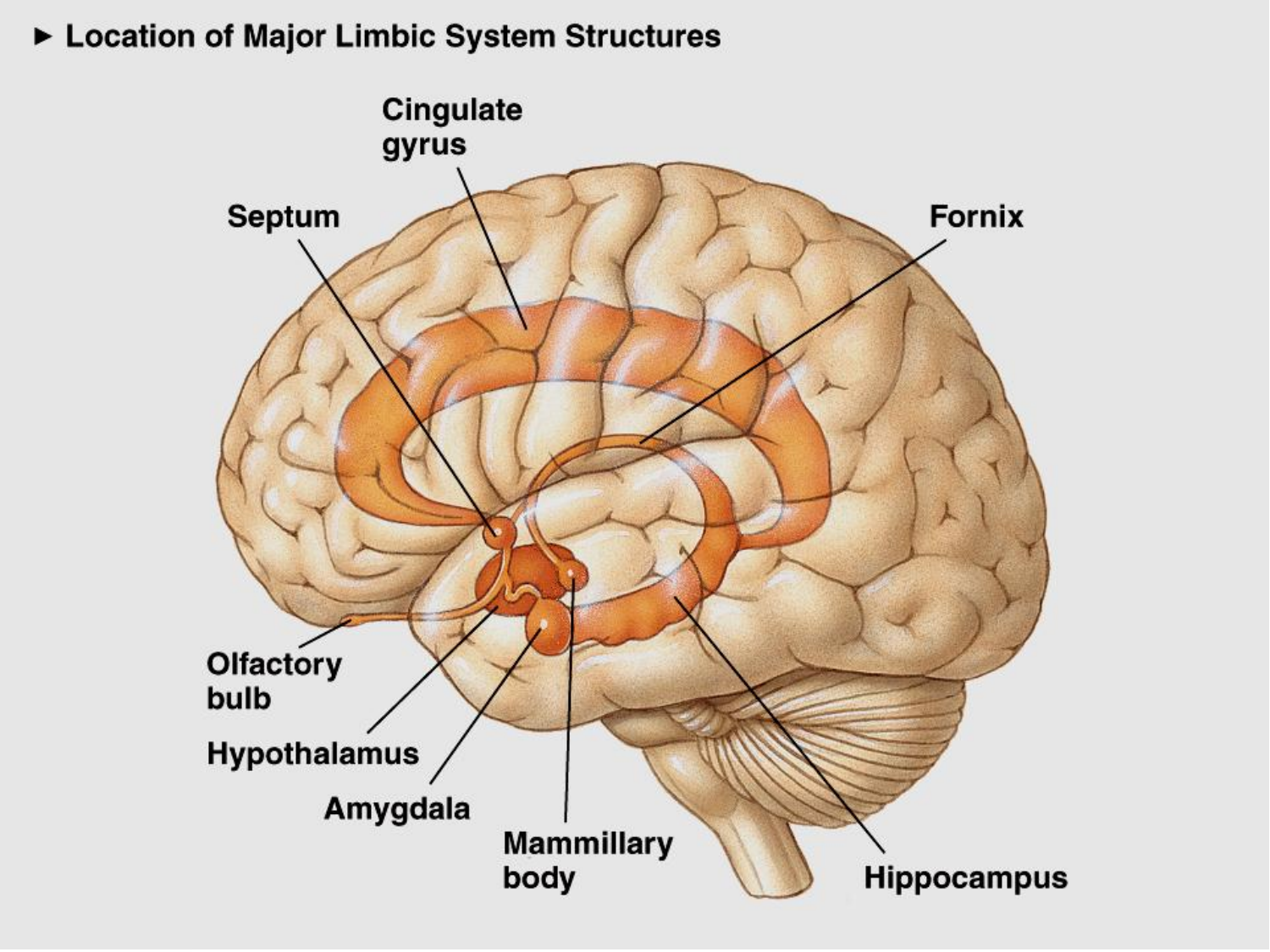#### A Cognitive "Theory of Everything"

- Sensation
- Perception
- Feeling & Emotion
- Working memory
- Episodic memory
- Consciousness
- **Learning**
- **Deliberation**
- **Volition**
- Automization
- Action Selection
- Problem solving
- Self
- **Metacognition**

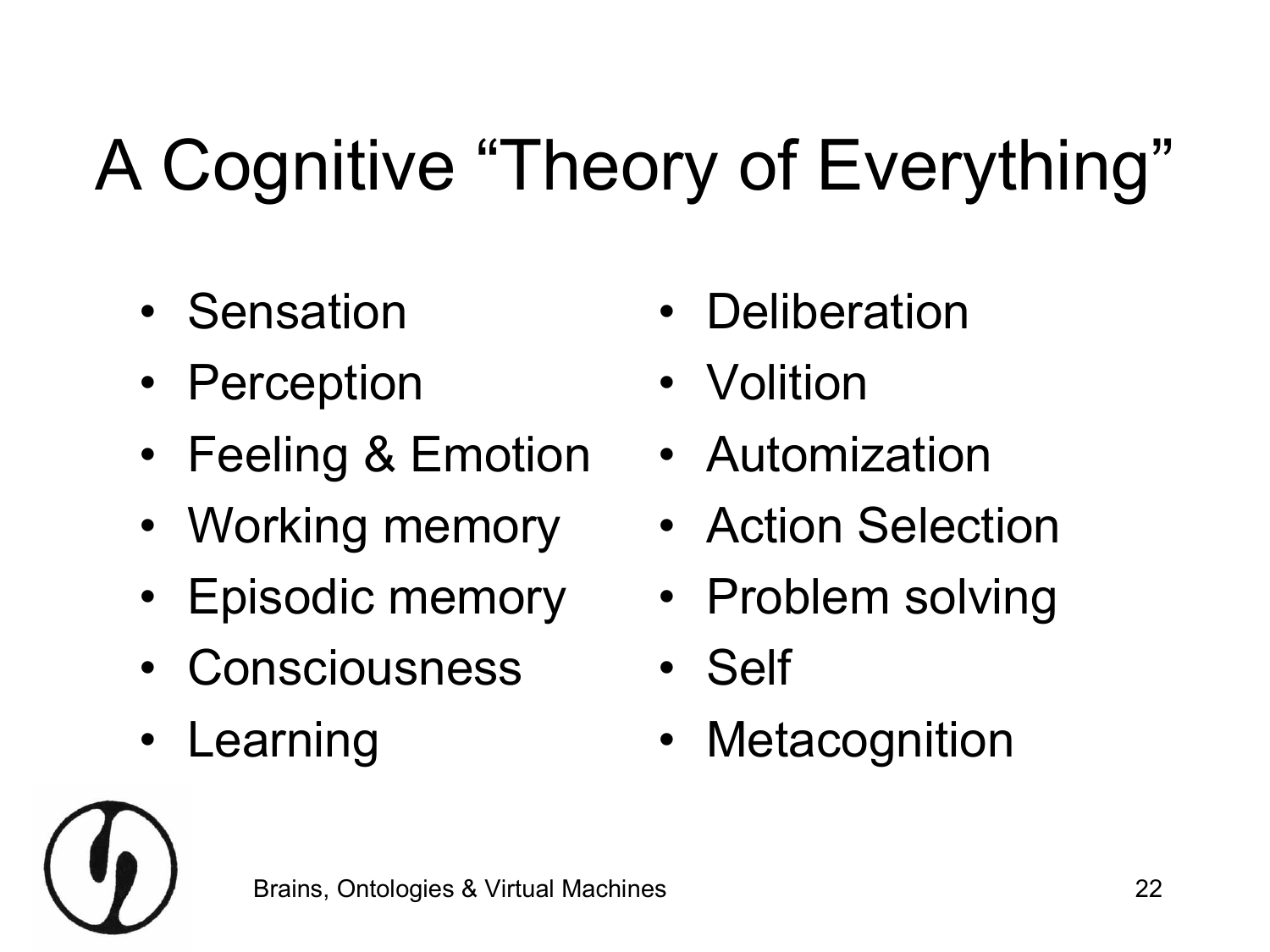#### Assigned Readings

Sloman, A., and R. Chrisley. 2003. Virtual Machines and Consciousness. *Journal of Consciousness Studies* 10:133-172.

Your "3-Brains-in-One" Brain [http://www.psycheducation.org/emotion/](http://www.psycheducation.org/emotion/triune brain.htm) triune%20brain.htm (take the tour)